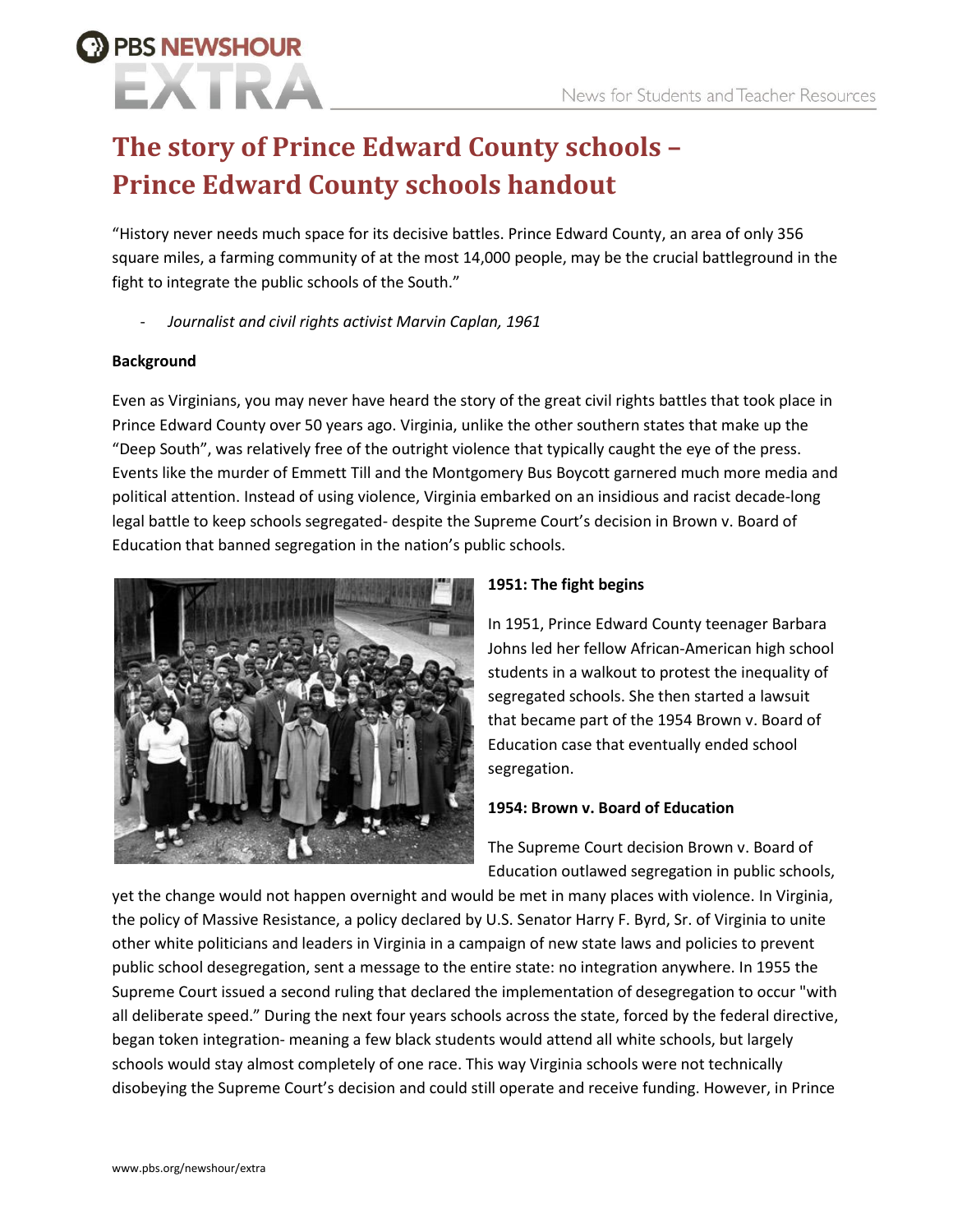# **BS NEWSHOUR**

Edward County, they would go about fighting the law in a different way; they would simply close all their public schools.

#### **1959: Prince Edward County closes its public schools**

Excerpt from Christopher Bonastia's book "Southern Stalemate: Five Years without Public Education in Prince Edward County"

"Although whites had been warning for five years that they were perfectly willing to close county schools, many Prince Edward blacks could not fathom that the county would resort to such extremes. Calvin Nunnally was 10 years old in 1959. In his recollection, "it became clear the first few weeks in August the schools were not going to reopen, and all the summer there was always talk. The schools would open…something would come up maybe in City Council meetings, or Board of Supervisors meetings that would give a ray of



hope, but it would fizzle out and now we're into September and the schools weren't open." Rita Moseley, 12 years old when schools closed, described her surprise at the closings:

The first I heard [about the closings] was from [my classmates]. Some of the other kids were saying that schools were going to be closed and, of course, I didn't believe it and a lot of us didn't believe it, until it actually was.…But I lived right behind one of the schools that I went to, the elementary school, and that school was chained, the doors was chained, so I knew then (laughs)—that was a wide awakening right there.

For two long years nearly 3,000 black students would have no public schools to attend and no one to champion their cause. Their options were to try to attend schools outside the county by sending their kids to other towns, move away all together from Prince Edward County, or simply not go to school at all. Most, because of limited means, chose the last option as their public schools sat empty and locked. Meanwhile, white students attended the new private school Prince Edward Academy. In the beginning, local legislators used public school funds to go to the private school, but that was quickly outlawed. To get around the law Prince Edward County changed its tax laws so now locals paid almost nothing on property taxes so they could afford the cost of the private school for their students.

#### **1961: The Federal Government gets involved**

Not three months after John F. Kennedy was inaugurated as President of the United States and his brother Robert F. Kennedy was appointed attorney general, the president focused his executive and legal powers on the crisis in Prince Edward County and a motion was filed in a federal district court by the Justice Department. A month later, Robert F. Kennedy would make a highly publicized speech to a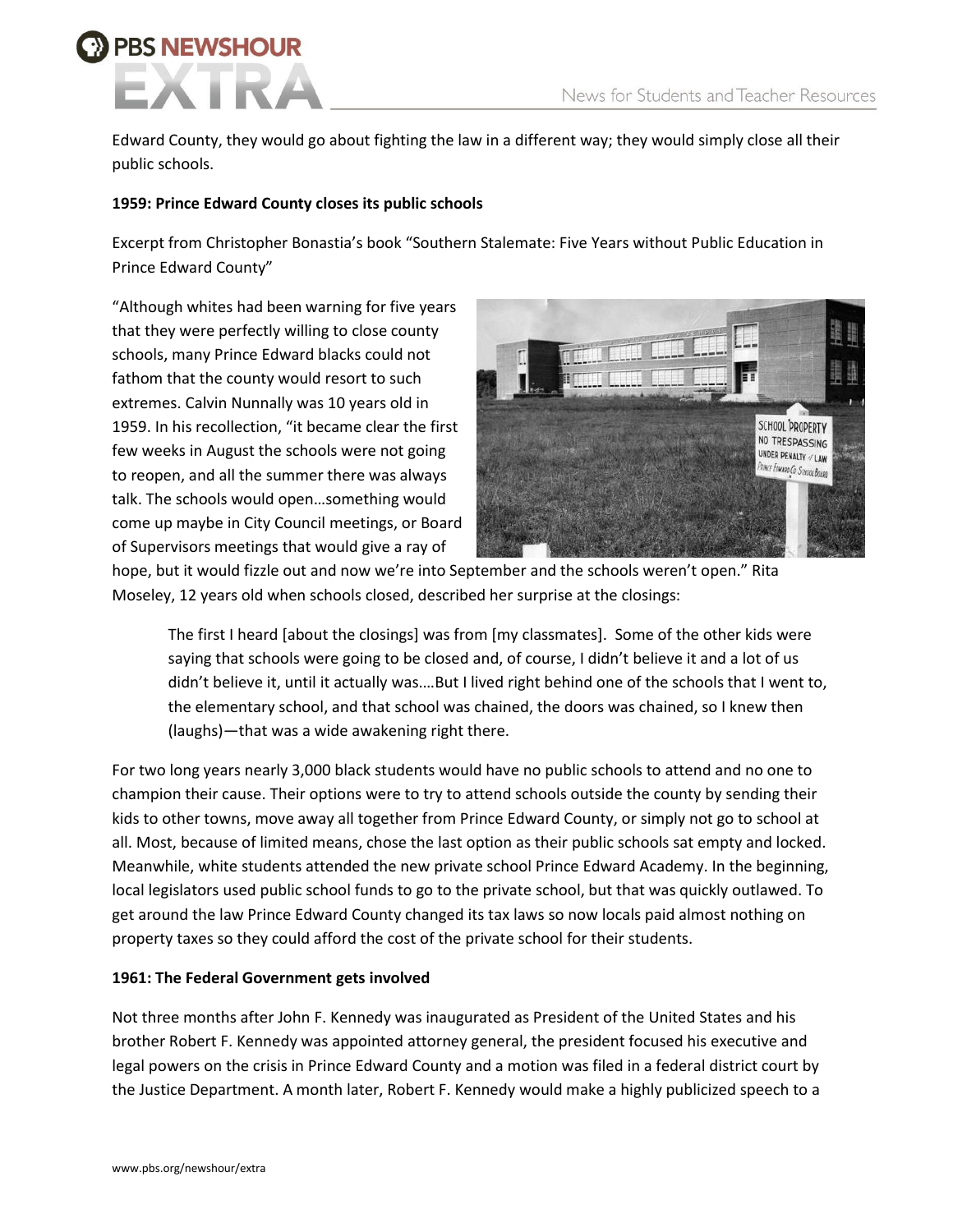# **BS NEWSHOUR**

crowd of law students at the University of Georgia that would alert the nation on what was happening in Prince Edward County, Virginia.

"The conflict of views over the original decision in 1954 and our recent move in Prince Edward County [Virginia] is understandable. The decision in 1954 required action of the most difficult, delicate, and complex natures, going to the heart of Southern institutions ...

It is now being said that the Department of Justice is attempting to close all public schools in Virginia because of the Prince Edward situation. That is not true, nor is the Prince Edward suit a threat to local control.

We are maintaining the orders of the courts. We are doing nothing more or less. And if any one of you were in my position you would do likewise, for it would be required by your oath of office. You might not want to do it, you might not like to do it, but you would do it.

For I cannot believe that anyone can support a principle which prevents more than a thousand of our children in one county from attending public school - especially when this step was taken to circumvent the orders of the court.

Our position is quite clear. We are upholding the law. Our action does not threaten local control. The federal government would not be running the schools in Prince Edward County any more than it is running the University of Georgia or the schools in my state of Massachusetts.

In this case - in all cases - I say to you today that if the orders of the court are circumvented, the Department of Justice will act. We will not stand by or be aloof. We will move."

In their first move against Prince Edward County the Justice Department asked that Virginia be prohibited from providing support to any public school until Prince Edward reopened theirs. Civil rights defenders across the country cheered the bold move including the nationally distributed newspaper the Chicago Daily Defender, "the Justice Department finally mustered enough courage to try to smash this lone pocket of ludicrous resistance."

The move outraged Virginian segregationists and Senator Byrd claimed that the move saw "to punish an entire State because of the action of one county displeases the United States Attorney General."

Unfortunately, the judge would deny Robert Kennedy's request on grounds that because there were no public schools open in Prince Edward County, there has been no know violation or defiance of the law to desegregate schools. Further, the judge felt that there must be a better way to force the re-opening of the schools without disrupting the education of all Virginia's schoolchildren and it was up to the Justice Department to come up with solution. The Justice Department had lost the first round, but Robert F. Kennedy was far from giving up hope or from keeping quiet.

Time passed but the case would not die and continued appeals from the Department of Justice kept the case alive. In 1962, a judge of the U.S. Fourth Circuit of Appeals granted the Justice Department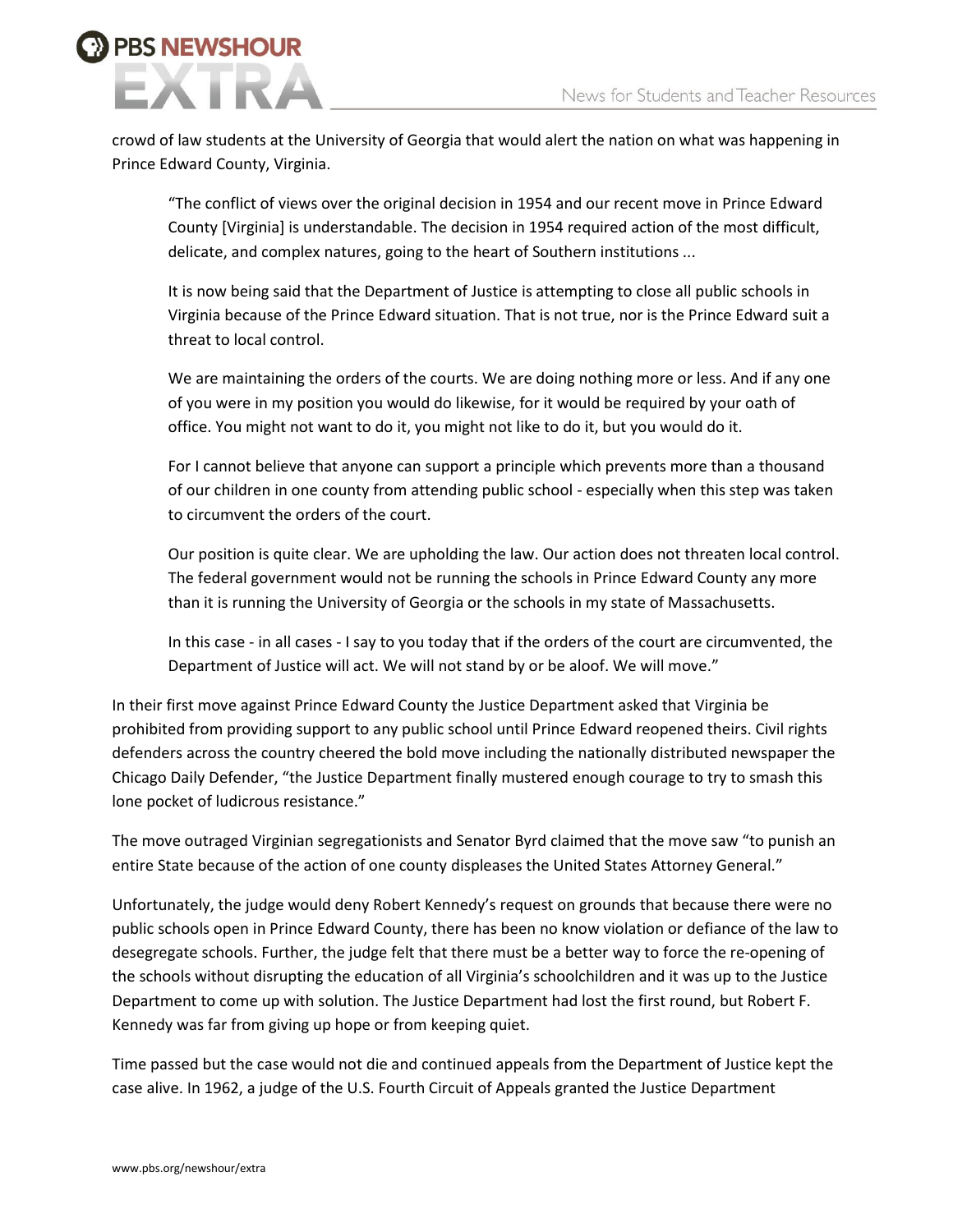## **PBS NEWSHOUR**

permission to plead their case, but he too shut the case down arguing that no law had been violated and there was no need to hold hostage the education of all of Virginia's students.

In 1963, three more judges from the Fourth Circuit of Appeals found that "the Fourteenth Amendment did not require states to operate public schools- only that public schools in existence not practice racial discrimination. No public schools meant that no discrimination existed. Similarly, closure of schools did not violate equal protection of the law, since all residents on the county had the same options for public education- none," writes Prince Edward County School expert Christopher Bonastia.

#### **1963: The Free School Association of Prince Edward County**

Meanwhile, the Kennedy administration had decided that the time for waiting to win the battle legally was over and drastic measures had to be taken to get the black students of Prince Edward County back in school. Attorney General Robert F. Kennedy continued to speak out against the violation against equality, comparing Prince Edward County to other countries in the world that were ideologically twisted.

> We must achieve equal education opportunities for all our children regardless of race. Segregated schools cause educational as well as psychological difficulties and the resulting drain on our greatest resource--the spirit and knowledge of our children--must be eliminated.

We may observe, with as much sadness as irony that outside of Africa, south of the Sahara where education is still a difficult challenge, the only places on earth known not to provide free public education are Communist<br>China, North Vietnam, Sarawak, Singapore, British Honduras-and Prince Edward County, Virginia.

But while the situation at Prince Edward County or the violence which occurred last fall in the University of Mississippi may capture the headlines, the far more important fact is that an increasing number of southern communities, local officials, and citizen groups are working effectively to desegregate their schools peacefully and without fanfare. Last year, for example, 60 southern school districts were desegregated without any difficulty whatsoever.

 $-4-$ 

It should be our goal to make it possible for any child who wishes to do so to enter the same public schools on the same basis as they are made available to children of another race.

The Justice Department brought together an all-star team of lawyers, including William vanden Heuvel, who was on special assignment from the Justice Department to work on the Prince Edward County case, and representatives from the federal government to find a solution to the problem. In the end, they decided to establish "a model school system for educationally deprived children," open to all students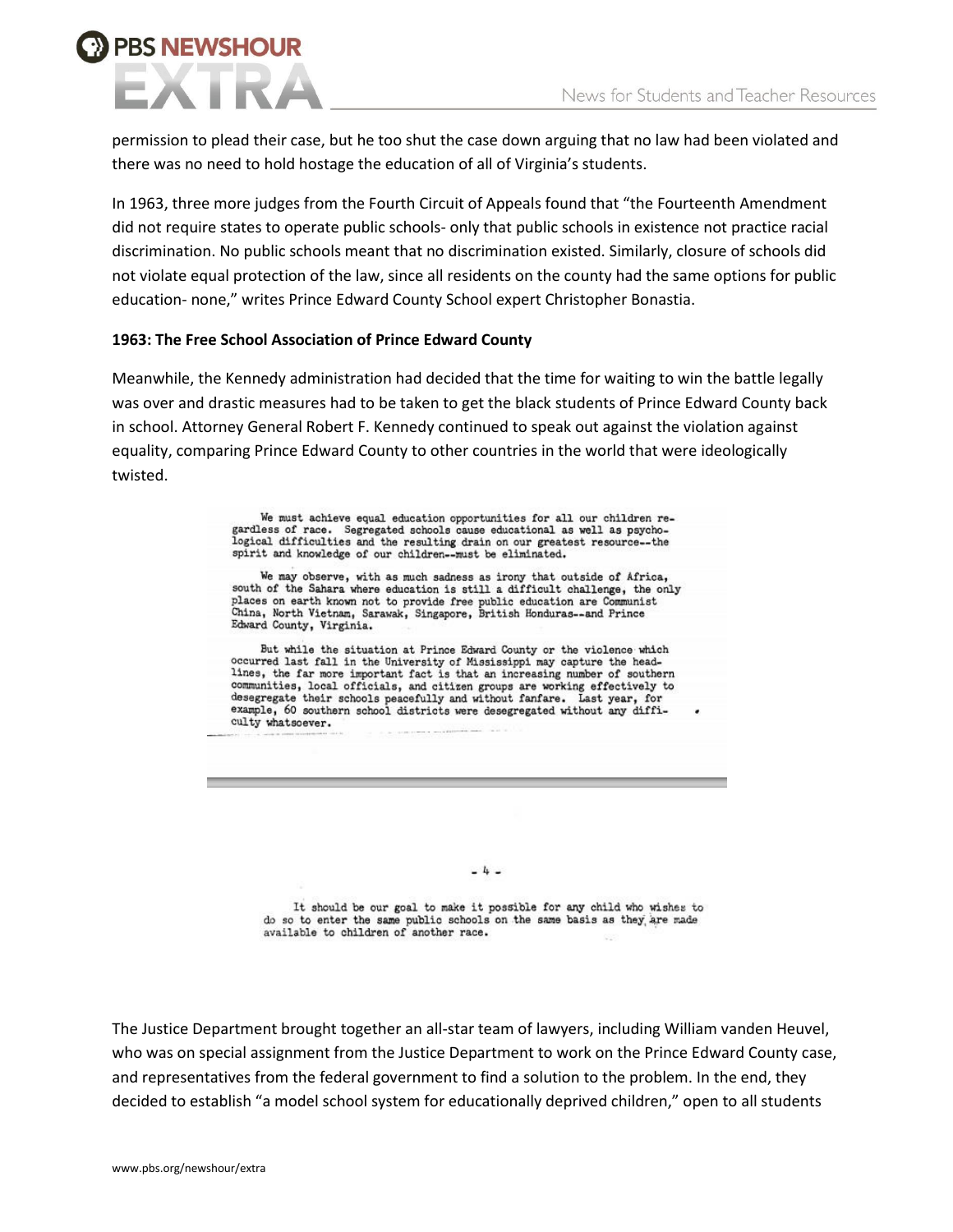#### News for Students and Teacher Resources



regardless of color and funded by private donations. It was no easy task getting the support of the county school board to agree, but vanden Heuvel was rewarded by his tireless efforts and the plan continued to slowly move forward. Here vanden Heuvel recalls the challenges he faced trying to get the school open in two months:

"This was the first federal school set up since the Civil War in the South. There was a tremendous amount of interest in how we were going to go about it. I…had an office in the Justice Department and in Prince Edward County, and we began looking for teachers and for money. I had to raise well



over a million dollars to finance the project. It was really quite a leap of faith here. You know, you had the school buildings, then you had to have the teachers, then you had to have the students, then you had to have the money to put it all together. And you needed a shield of the establishment to prevent the hate-mongers from shooting through it."

Starting with President Kennedy, donations came in from all over the country to help the Free School Association cover costs for one year of school. Foundations from around the country contributed as well as teachers. Under intense pressure from the Kennedy administration they met their financial goal. Now they faced finding enough teachers and administrators that would take on the challenge of trying to educate a student body who had missed four years of education. Dr. Neil V. Sullivan was appointed as the superintendent for the Free Schools and he shaped the system to meet the needs of these unique students. Classes were team taught and there were no grades. Instead, students progressed at their own rate and caught up individually as soon as they were able to move on. The student to teacher ratio was 12-1 in the high school and 22-1 in middle and elementary school. The condition of the high school, Moton High School, was excellent minus the dust that had accumulated over the four years, but the other buildings were in ruin as Prince Edward County had never intended to reopen them and trash in the wastebaskets and debris in the toilets left an unholy stench. In a shocking turn of events, the private all-white school, jealous of the funds raised to open the Free Schools, actually petitioned the foundations who had contributed to the Free School for money – they saw no reason why they should

be left out in the cold. Needless to say, they were rejected by every group they asked for money.

As opening day drew closer, Sullivan sent out open invitations for teachers from all over the country to come to Prince Edward County for the year. Over half the teachers were from Virginia but others came from all over the country including Maine, California, Wisconsin and Georgia. Some were granted time from their own school system to go teach in Prince Edward and others showed up without a guarantee that their jobs would be there for them once they returned.